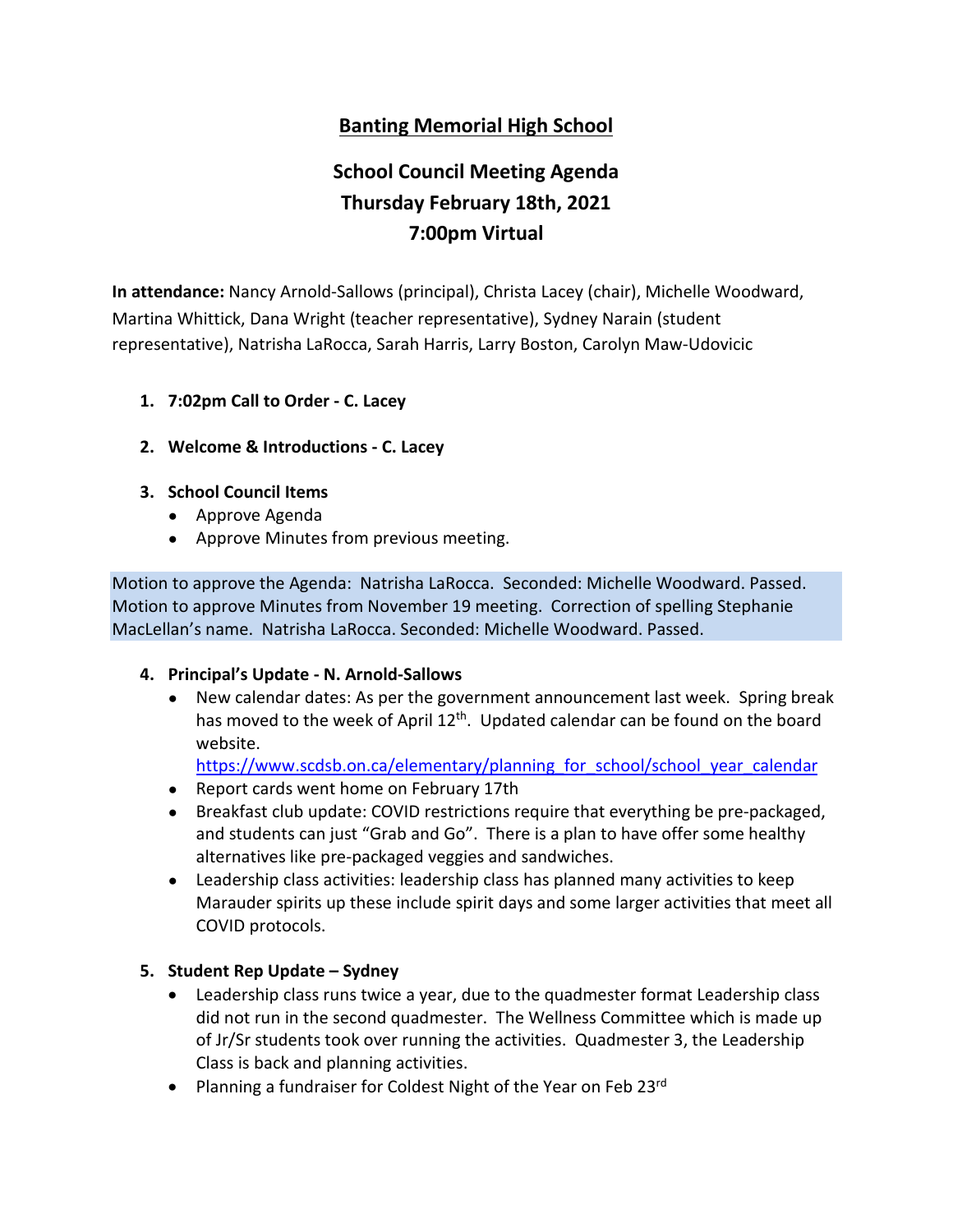• Black History Month: Wellness Committee is creating a school museum where classes will be able to visit the different displays around the school and have discussions about topics that relate to Black History Month. There will also be a school-wide Kahoot! game.

#### **6. Teacher's Update – D. Wright**

- Teachers are adjusting to the new hybrid model and getting used to the technology
- Teachers are looking forward to helping promote and participating in the activities that the leadership class is working on

#### **7. New Business**

- Michelle Woodward has resigned as co-chair as she has accepted a job with SCDSB. She will remain a voting member of School Council and has declared that she is a SCDSB employee.
- PIC Connections 2.0, Tuesday March 2, 2021 (Michelle Woodward)
	- Parent Involvement Committee is running 4 activities in the month of February to promote Mental Health. The last one is Family Music Night on Feb 25 at 6pm. There is a zoom link on the following web page. [https://www.scdsb.on.ca/news/current\\_news/join\\_the\\_scdsb\\_for\\_feelin\\_go](https://www.scdsb.on.ca/news/current_news/join_the_scdsb_for_feelin_good_february) [od\\_february](https://www.scdsb.on.ca/news/current_news/join_the_scdsb_for_feelin_good_february)
	- Tuesday, March 2 is PIC Connections. See information below. To register [click here.](https://forms.office.com/Pages/ResponsePage.aspx?id=ZH49V0PV2E-z2gxkrcTrNQ2dVOBD0R1Ii_y6gGJvC8hUQU8wSzYyTDhKMkFQN1laT0w1SzYwOEpVNi4u)

### *Virtual* **school council orientation**

The Simcoe County District School Board's (SCDSB) Parent Involvement Committee (PIC) invites all SCDSB school council members to join **Connections 2.0**. This *virtual* event will spark conversations around diversity and inclusion, and engage participants in discussions and idea-sharing sessions that will help take their council to the next level.

## **Tuesday, March 2, 6:30 to 8:30 p.m.**

**6:30 to 6:40 p.m.** - **Welcome and introductions**

**6:40 to 7:30 p.m.** - **Making change - If nothing changes, nothing changes** (featuring guest speaker Debbie Opoku-Mulder, Making Change Speaker, Facilitator, Panelist) **7:30 to 7:50 p.m.** - **Strategies for running a successful, effective, virtual school council** 

**meeting** (panel discussion)

**7:50 to 8:10 p.m.** - **PRO Grants and Parent Engagement Events in the virtual** 

**world** (group brainstorming and sharing session)

**8:15 to 8:30 p.m**. - **Group session with your PIC representative**